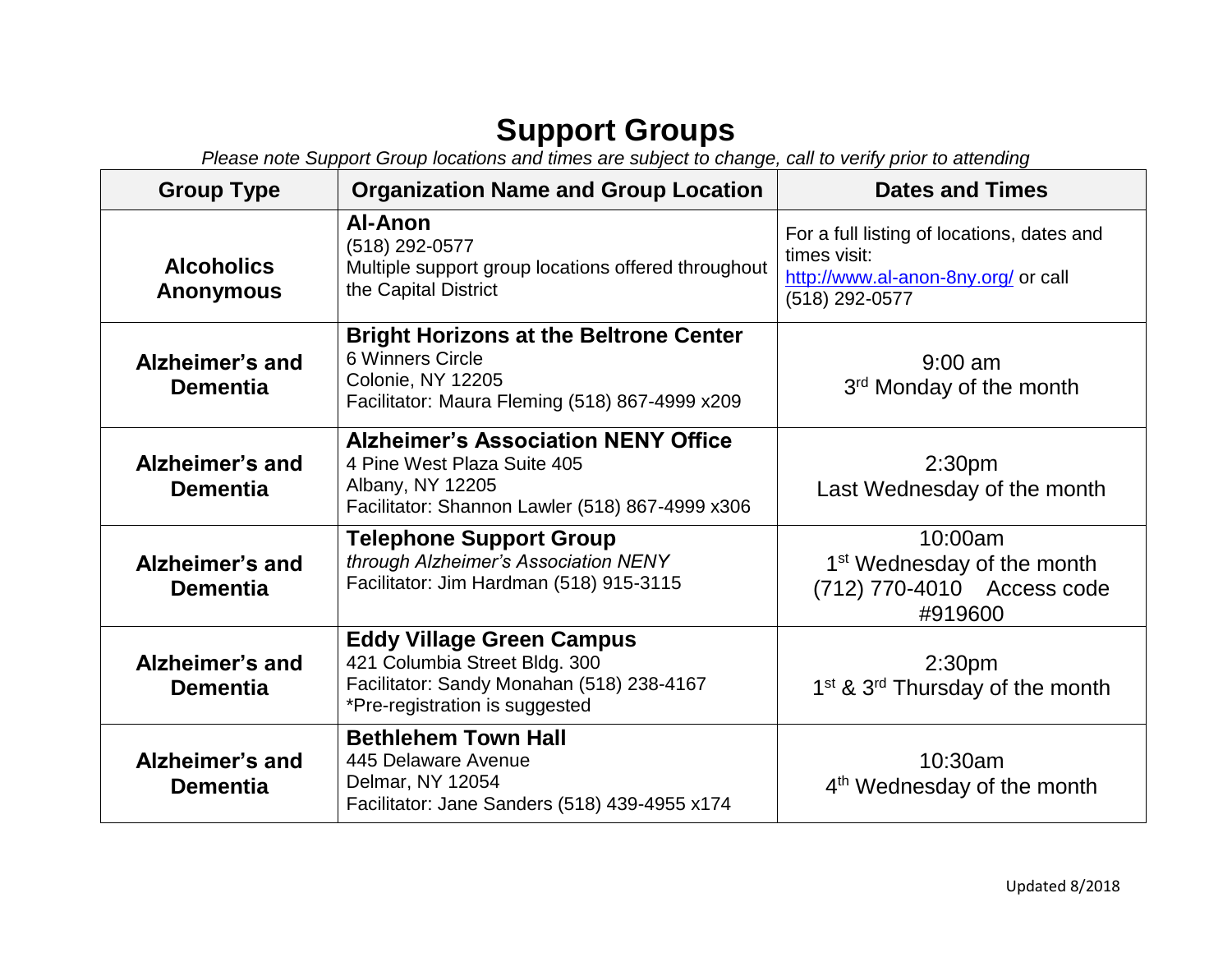| <b>Group Type</b>                                         | <b>Organization Name and Group Location</b>                                                                                                                             | <b>Dates and Times</b>                                                                                                                                                                                                                                   |
|-----------------------------------------------------------|-------------------------------------------------------------------------------------------------------------------------------------------------------------------------|----------------------------------------------------------------------------------------------------------------------------------------------------------------------------------------------------------------------------------------------------------|
| Alzheimer's and<br><b>Dementia</b>                        | <b>Christ the King Church</b><br>20 Sumter Avenue<br>Guilderland, NY 12203<br>Facilitator: Sue Griffith (518) 456-2898                                                  | 1:00 <sub>pm</sub><br>1 <sup>st</sup> & 3 <sup>rd</sup> Thursday of the month                                                                                                                                                                            |
| Alzheimer's and<br><b>Dementia</b>                        | <b>Marjorie Doyle Rockwell Center</b><br>*Group is designed for Husbands only<br>421 Columbia Street<br>Cohoes, NY 12047<br>Facilitator: Sandy Monahan (518) 238-4167   | 10:00am<br>1 <sup>st</sup> & 3 <sup>rd</sup> Tuesday of the month                                                                                                                                                                                        |
| Alzheimer's and<br><b>Dementia</b>                        | <b>Bright Horizons Guilderland</b><br><b>Karner Plaza</b><br>10 New Karner Road<br>Guilderland, NY 12084<br>Facilitator: Susan Conlon (518) 250-5718<br>*RSVP preferred | 5:00pm<br>3rd Monday of the month                                                                                                                                                                                                                        |
| <b>Bereavement</b><br>and other emotional<br>difficulties | <b>Jewish Family Services</b><br>877 Madison Avenue<br>Albany, NY 12208<br>(518) 482-8856<br>Note: Open Monday - Thursday 9:00am-5:00pm                                 | Individual, Couples, Family counseling<br>services available<br>Specialize in: grief, loss, depression,<br>anxiety, abuse, trauma, stress<br>management, life transitions and more<br>Support groups available – call to<br>inquire                      |
| <b>Bereavement</b>                                        | <b>The Community Hospice</b><br>445 New Karner Rd<br>Albany, NY 12205<br>(518) 724-0200<br><b>Facilitator: Sue Emanuele</b>                                             | Short term one to one counseling for<br>$\bullet$<br>individuals and families who have<br>experienced recent loss<br>Individuals and families will be referred<br>to most appropriate support group<br>One time pet loss counseling session<br>available |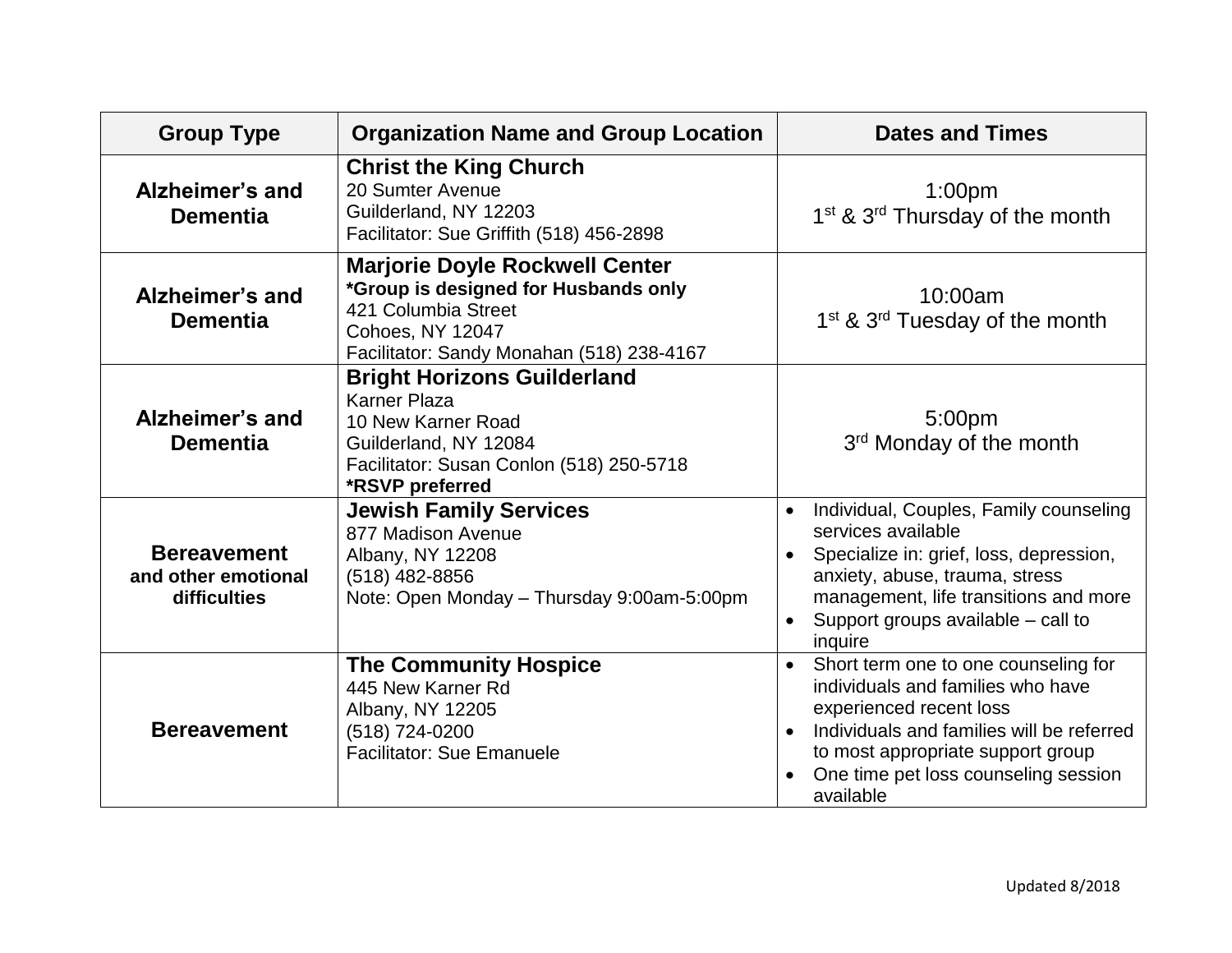| <b>Group Type</b>                                                                            | <b>Organization Name and Group Location</b>                                                                                                                                                                                                                                          | <b>Dates and Times</b>                                                                                                                                                                  |
|----------------------------------------------------------------------------------------------|--------------------------------------------------------------------------------------------------------------------------------------------------------------------------------------------------------------------------------------------------------------------------------------|-----------------------------------------------------------------------------------------------------------------------------------------------------------------------------------------|
| <b>Brain Injuries</b><br>through Brain Injury<br><b>Association of NYS</b><br>(518) 459-7911 | <b>Women's Support Group</b><br><b>Living Resources</b><br>300 Washington Ave Ext.<br>Albany, NY 12205<br>Facilitator: Rosella Elliott (518) 526-1596<br>ElliottR@nycap.rr.com                                                                                                       | 10:30am<br>1st Tuesday of the month                                                                                                                                                     |
| <b>Brain Injuries</b><br>through Brain Injury<br><b>Association of NYS</b><br>(518) 459-7911 | <b>Survivors and Caregivers</b><br><b>Hannaford Community Room</b><br>900 Central Avenue<br>Albany, NY 12206<br>Facilitator: Lori Randle (518) 757-1021<br>LRandle@bianys.org<br>*Group location also offered in Schenectady-<br>contact Lori for inquiry                            | 7:00pm<br>2 <sup>nd</sup> Tuesday of the month                                                                                                                                          |
| <b>Cancer</b>                                                                                | <b>American Cancer Society</b><br>1 Penny Lane<br>Latham, NY 12110<br>(518) 220-6960<br>Facilitator: Joanne (518) 220-6964<br>*Call Joanne to set up a new member meeting                                                                                                            | Men to Men Group (Couples welcome)<br>3rd Wednesday of the month<br>6:00pm<br><b>Family and Friends Group</b><br>• Every Tuesday 6:00pm<br><b>General Group</b><br>Every Tuesday 6:00pm |
| <b>Diabetes</b>                                                                              | <b>Diabetes Sisters</b><br>*Group is designed for women only<br><b>Capital Care Medical Group</b><br>501 New Karner Rd 1 <sup>st</sup> floor<br>Albany, NY 12205<br>Facilitator: Connie (518) 225-7229<br>*Group location also offered in Clifton Park-contact<br>Connie for inquiry | 6:30pm<br>4 <sup>th</sup> Tuesday of the month                                                                                                                                          |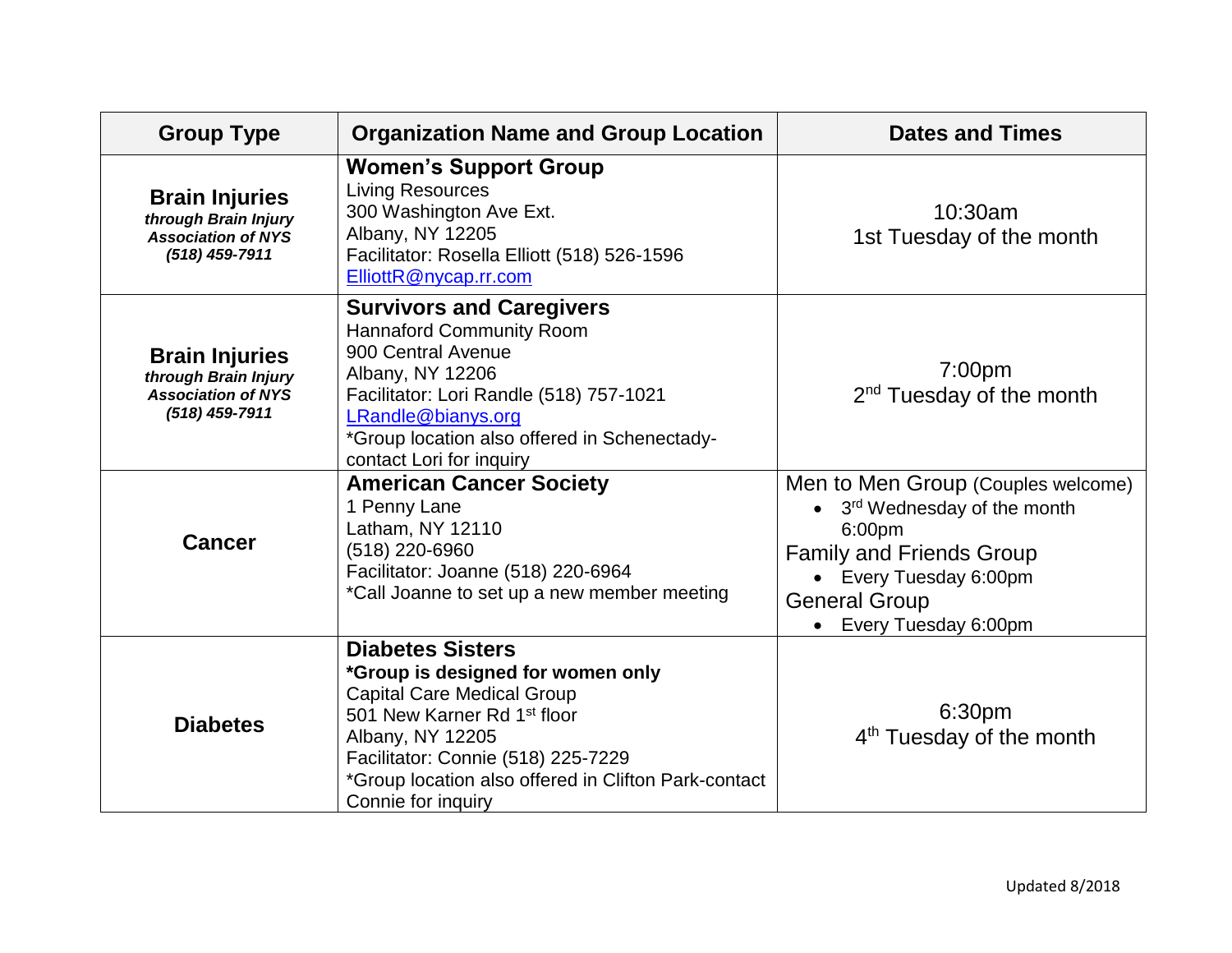| <b>Group Type</b>                                                    | <b>Organization Name and Group Location</b>                                                                                                                                                                               | <b>Dates and Times</b>                                                                                                                                        |
|----------------------------------------------------------------------|---------------------------------------------------------------------------------------------------------------------------------------------------------------------------------------------------------------------------|---------------------------------------------------------------------------------------------------------------------------------------------------------------|
| <b>Disabilities</b>                                                  | <b>Capital District Center for Independence</b><br>1716 Central Avenue<br>Albany, NY 12205<br>(518) 459-6422                                                                                                              | Self-Advocacy Group<br>• Every Monday 12:00pm<br><b>Transportation Group</b><br>• Every Monday 2:00pm                                                         |
| <b>Elder Caregiving</b><br>(Not specific to<br>Alzheimer's/Dementia) | <b>Catholic Charities</b><br><b>Christ the King Church</b><br>20 Sumter Avenue<br>Albany, NY 12203<br>Coordinator: Francine Mead (518) 372-5667 x205                                                                      | 6:00pm<br>2 <sup>nd</sup> Wednesday of the month                                                                                                              |
| <b>Kinship</b><br><b>(Grandparents Raising</b><br>Grandchildren)     | <b>Catholic Charities</b><br>29 North Main Avenue<br>Albany, NY 12203<br>Facilitator: Kari Correria (518) 482-8836 x260<br>*Group locations also offered in Rensselaer and<br>Schenectady-contact Kari for inquiry        | 11:00am<br>3 <sup>rd</sup> Wednesday of the month<br>*Other support and case management<br>services related to Kinship available-<br>contact Kari for inquiry |
| <b>Kinship</b><br><b>(Grandparents Raising</b><br>Grandchildren)     | <b>Parsons Child and Family Services</b><br><b>Neil Hellman School</b><br>60 Academy Road<br>Albany, NY 12208<br>(518) 426-2641<br>*Monthly trainings available held with clinicians for<br>new kinship/adoptive families | 6:00pm<br>1 <sup>st</sup> Tuesday of the month                                                                                                                |
| <b>Parkinson's Disease</b>                                           | <b>Capital District Parkinson's Support</b><br>Group<br>41 Beverwyck Lane<br>Slingerlands, NY 12159<br>Facilitator: Jud Eson (518) 281-3466<br>eson.jud@gmail.com                                                         | 7:00pm<br>$2nd$ Thursday most months                                                                                                                          |